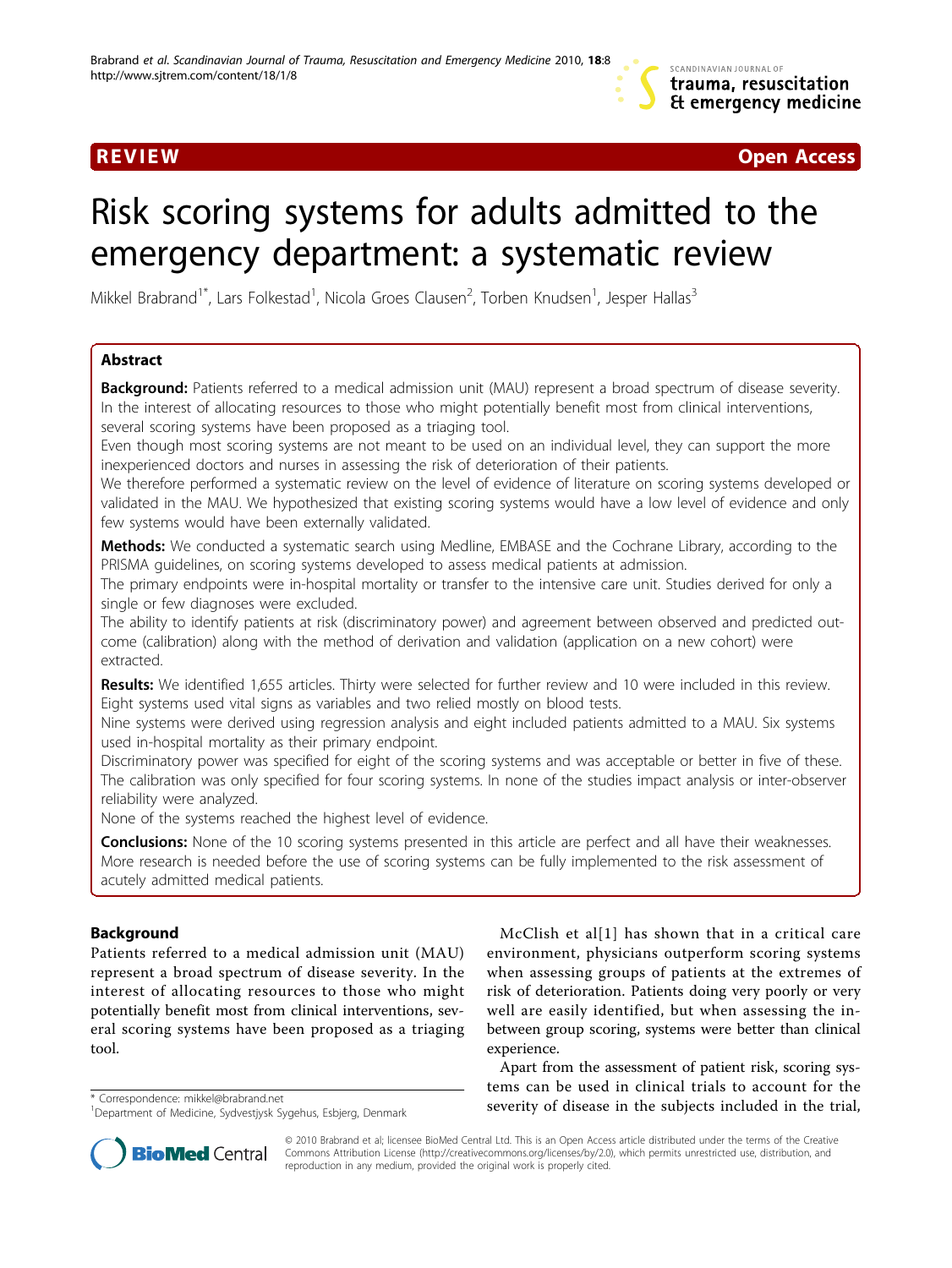or to adjust for case-mix when benchmarking the performance of clinical units. Finally, they can be used to monitor the effect of new technology. Most systems are not developed to be used on an individual level but on groups of patients.

The development of scoring systems began in the intensive care environment (ICU). Systems such as Acute Physiology and Chronic Health Evaluation (APACHE)[[2\]](#page-6-0), the Mortality Probability Models (MPM) [[3\]](#page-6-0) and Sequential Organ Failure Assessment (SOFA)[\[4](#page-7-0)] scores were developed and validated in ICU's. Later, the Emergency Medicine community caught on and scoring systems for this environment were developed.

Even though most scoring systems are not meant to be used on an individual level, they sometimes will be used by more inexperienced doctors and nurses in assessing the risk of deterioration of their patients. To clarify the level of evidence in this field, we therefore decided to perform a systematic review of the literature on scoring systems developed or validated in the MAU. We hypothesized that the existing scoring systems would have a low level of evidence and that only few systems existed that had been externally validated.

# Materials and methods

Our protocol (available upon request from the authors) asked for inclusion of all clinical studies concerning adult medical patients admitted to the hospital whether through the Emergency Department or an admission unit. The protocol and data extraction was conducted according to the 2009 PRISMA guidelines[\[5](#page-7-0)], the completed checklist is available from the authors upon request. We defined the relevant outcome to be either in-hospital mortality (at any point in time) or transfer to the ICU. Only studies validating variables using a relevant scientific principle (regression analysis, discriminate analysis, recursive partitioning analysis or neural network) and not derived for only a single or a few diagnoses (e.g. only critically ill patients admitted to the ICU or patients admitted with sepsis) were included. The system had to be practicable without requiring extensive computer resources.

Thus, we conducted a search of PubMed (1950 till 2008 week 38) using the MeSH Terms ("Intensive Care Unit" OR "Mortality") AND "Health Status Indicators" AND ("Patient admission" OR "Hospitalization"). We also searched EMBASE (from 1980 till 2008 week 38) using the terms (including related terms) ("Mortality" OR "Intensive Care Unit") AND "Scoring system". A search of The Cochrane Library using the term "Scoring system" was also conducted.

We included literature from our own archives, and a hand-search was conducted in every selected article for relevant references for inclusion.

The results of searches were analyzed independently by two authors (MB and NGC). Data were extracted by two authors (MB and LF) and disagreement was resolved by consensus.

Whenever possible, we extracted the scoring system's discriminatory power (i.e. the ability to identify patients at increased risk of meeting the outcome), expressed as the area under receiver operating characteristic curve (AUROC)[[6](#page-7-0)] and its calibration (i.e. agreement between the predicted and the observed outcome in the model), expressed as the p-value of the Hosmer-Lemeshow goodness-of-fit test[[7](#page-7-0)]. AUROC values above 0.8 were considered as reflecting good discriminatory power.

In addition, we classified the scoring system's level of evidence by the method suggested by McGinn et al[\[8](#page-7-0)] and ascertained whether the system had been applied on a new cohort of patients, either at the same location or at external location (i.e. internal or external validation), in order to assure that the system is applicable to other groups than those on which is was developed.

### Results

The PubMed search resulted in 1,587 hits, EMBASE in 68 and the Cochrane Library none.

Thirty articles were selected for further review. Two were excluded due to use of endpoints other than those specified in the search strategy, one was a narrative review, four were conducted in other environments than the specified, one was a consensus paper, six were for specified groups of patients and one was not a scoring system.

Six articles were on track and trigger systems (scoring systems normally used to activate in-hospital Medical Emergency Teams to evaluate patients in acute distress). One was a review of 33 different systems and this was included in our review. Two of these six articles included only patients who presented to an Emergency Department and were thus excluded as the patients were not later admitted to the hospital.

A total of 13 articles were included in this review, see figure [1](#page-2-0).

The articles presented in this study are very heterogeneous. They originate from different department types and the case-mix ranges from patients solely admitted by helicopter to all patients discharged from a medical department. We therefore have chosen to focus only the parts of the scoring systems we find important for assessing their relevancy; i.e. which variables have the authors chosen to include, which statistical methods were chosen to design and test the systems, what was the discriminatory power and calibration of the systems (i.e. how usable are the systems) and which level of evidence does the systems achieve.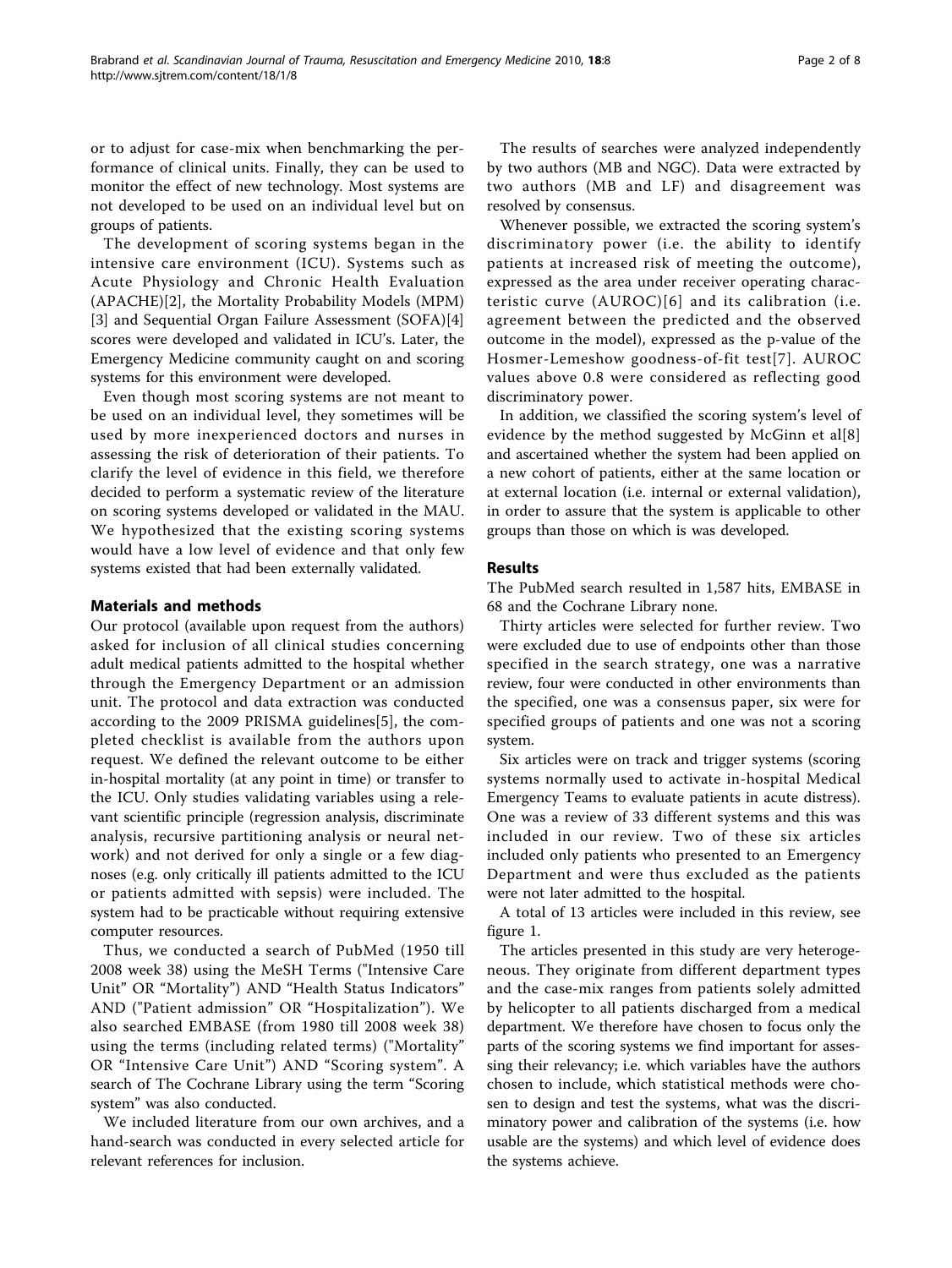<span id="page-2-0"></span>

#### Track and trigger systems

Two of the papers on track and trigger systems were written by Subbe et al. One analyzed the Early Warning Score (EWS)[\[9](#page-7-0)] and the other the Modified Early Warning Score (MEWS)[[10\]](#page-7-0) on patients admitted to or through a MAU. None of these articles presented data on discriminatory power or calibration. When calculating the EWS, the authors found that a maximum score of five was associated with an increased risk of death, ICU and HDU admission[[9\]](#page-7-0). When the authors stratified patients into three risk bands according to the MEWS score, they only found a statistical significant increased incidence of cardiac arrest in the intermediary risk band i.e. MEWS 3-4[\[10\]](#page-7-0).

Paterson et al. included medical and surgical patients admitted to a combined assessment area in their study [[11\]](#page-7-0). The object was to evaluate the implementation of a standardized early warning scoring system (SEWS). A total of 848 patients were included, 435 after the implementation of SEWS. In the SEWS cohort, they found a significant linear relationship between in-hospital mortality and admission SEWS score (chi-squared 34.3, p < 0.001). Data on discrimination were not presented.

As the review by Smith et al. is included in our article (here referred to as TTS) and included the studies by both Subbe et al. and Paterson et al., these will not be presented in further detail.

# Variables included in the scoring systems

All but two of the scoring systems used vital signs as variables when calculating the score (see table [1](#page-3-0)). The Admission Laboratory Tests (ALT)[[12\]](#page-7-0) and The Routine Laboratory Data (RLD)[[13\]](#page-7-0) both relied mostly upon blood tests. Two systems, the Simple Clinical Score (SCS)[[14\]](#page-7-0) and the Hypotension, Oxygen saturation, low Temperature, ECG changes and Loss of independence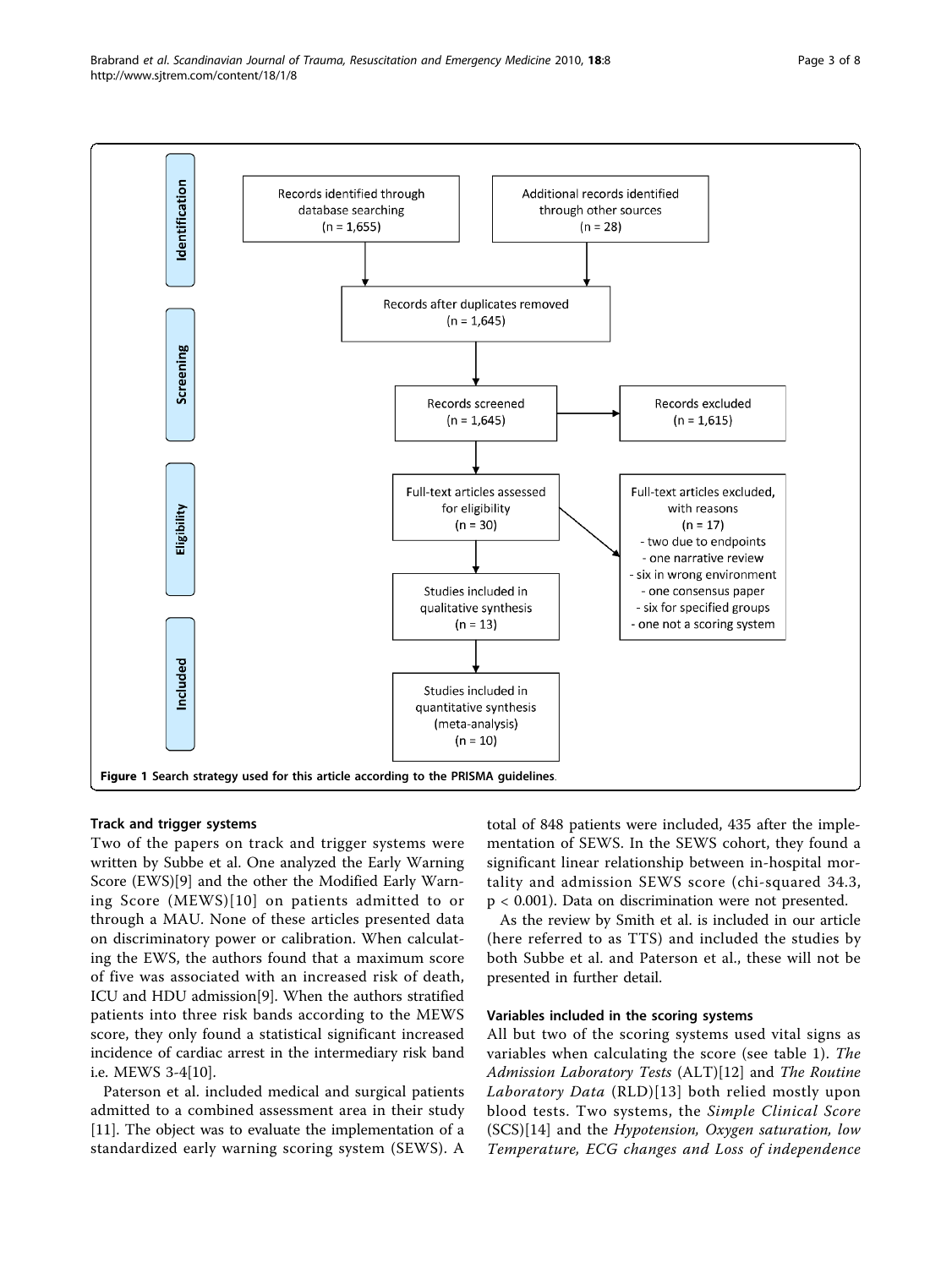<span id="page-3-0"></span>Score (HOTEL)[\[15](#page-7-0)] included both subjective and objective parameters (e.g. dyspnoea and abnormal EKG).

#### Development of the scoring systems

Regression analysis was the most applied method for development of the scoring systems, only Track and Trigger System (TTS)[[16\]](#page-7-0) was developed otherwise (see table [2\)](#page-4-0). Eight of the ten systems included patients admitted to a medical admission unit, but the population in Rapid Acute Physiology Score (RAPS)[[17\]](#page-7-0) was patients transported to the hospital by helicopter, and

the population in the Goodacre Score (GS)[[18](#page-7-0)] was patients transported to the emergency department by ambulance.

Six systems used in-hospital mortality as their primary endpoint and only Early Warning Score (EWS)[\[19](#page-7-0)] used a composite endpoint.

# Discriminatory power and calibration

Discriminatory power (i.e. the ability to identify patients at increased risk of meeting the endpoint) was specified for eight of the scoring systems (see table [3\)](#page-5-0), but not for

### Table 1 Parameters included in the scoring systems

| Parameter                            | <b>ALT[12]</b> | <b>EWS[19]</b> | TTS[16]   | <b>RLD[13]</b>       | <b>WPS[20]</b> | <b>SCS[14]</b> | HOTEL[15] | <b>RAPS[17]</b> | <b>REMS[21]</b> | GS[18] |
|--------------------------------------|----------------|----------------|-----------|----------------------|----------------|----------------|-----------|-----------------|-----------------|--------|
| Age                                  |                |                |           |                      |                |                |           |                 |                 |        |
| Sex                                  |                |                |           |                      |                |                |           |                 |                 |        |
| Admission (acute or planned)         |                |                |           |                      |                |                |           |                 |                 |        |
| Ability to stand unaided             |                |                |           |                      |                |                |           |                 |                 |        |
| Coma                                 |                |                |           |                      |                |                |           |                 |                 |        |
| New stroke                           |                |                |           |                      |                |                |           |                 |                 |        |
| Dyspnoea                             |                |                |           |                      |                |                |           |                 |                 |        |
| Nursing home resident                |                |                |           |                      |                |                |           |                 |                 |        |
| <b>Diabetes</b>                      |                |                |           |                      |                |                |           |                 |                 |        |
| Abnormal EKG                         |                |                |           |                      |                |                |           |                 |                 |        |
| Spend time in bed prior to admission |                |                |           |                      |                |                |           |                 |                 |        |
| Vital signs                          |                |                |           |                      |                |                |           |                 |                 |        |
| Heart rate                           |                |                |           |                      |                |                |           |                 |                 |        |
| Systolic blood pressure              |                |                |           |                      |                |                |           |                 |                 |        |
| Diastolic blood pressure             |                |                |           |                      |                |                |           |                 |                 |        |
| Mean blood pressure                  |                |                |           |                      |                |                |           |                 |                 |        |
| Respiratory rate                     |                |                |           |                      |                |                |           |                 |                 |        |
| Temperature                          |                |                |           |                      |                |                |           |                 |                 |        |
| Level of consciousness (AVPU)        |                |                |           |                      |                |                |           |                 |                 |        |
| Level of consciousness (GCS)         |                |                |           |                      |                |                |           |                 |                 |        |
| Oxygen saturation                    |                |                |           |                      |                |                |           |                 |                 |        |
| Urine production                     |                |                | $\cdot^2$ |                      |                |                |           |                 |                 |        |
| Altered mental state                 |                |                |           |                      |                |                |           |                 |                 |        |
| Blood tests                          |                |                |           |                      |                |                |           |                 |                 |        |
| Albumin                              |                |                |           | $\ddot{\phantom{0}}$ |                |                |           |                 |                 |        |
| Lactate dehydrogenase                |                |                |           |                      |                |                |           |                 |                 |        |
| Alanine transaminase                 |                |                |           |                      |                |                |           |                 |                 |        |
| Aspartate aminotransferase           |                |                |           |                      |                |                |           |                 |                 |        |
| Creatinine                           |                |                |           |                      |                |                |           |                 |                 |        |
| Blood Urea Nitrogen                  |                |                |           |                      |                |                |           |                 |                 |        |
| Sodium                               |                |                |           |                      |                |                |           |                 |                 |        |
| Potassium                            |                |                |           |                      |                |                |           |                 |                 |        |
| Glucose                              |                |                |           |                      |                |                |           |                 |                 |        |
| Haemoglobin                          |                |                |           |                      |                |                |           |                 |                 |        |
| Leucocytes                           |                |                |           |                      |                |                |           |                 |                 |        |
| Neutrophilocytes                     |                |                |           |                      |                |                |           |                 |                 |        |

<sup>1</sup> Either AVPU or GCS according to original study, review article

 $2$  Regarded as normal in all cases (not analyzed in the study), review article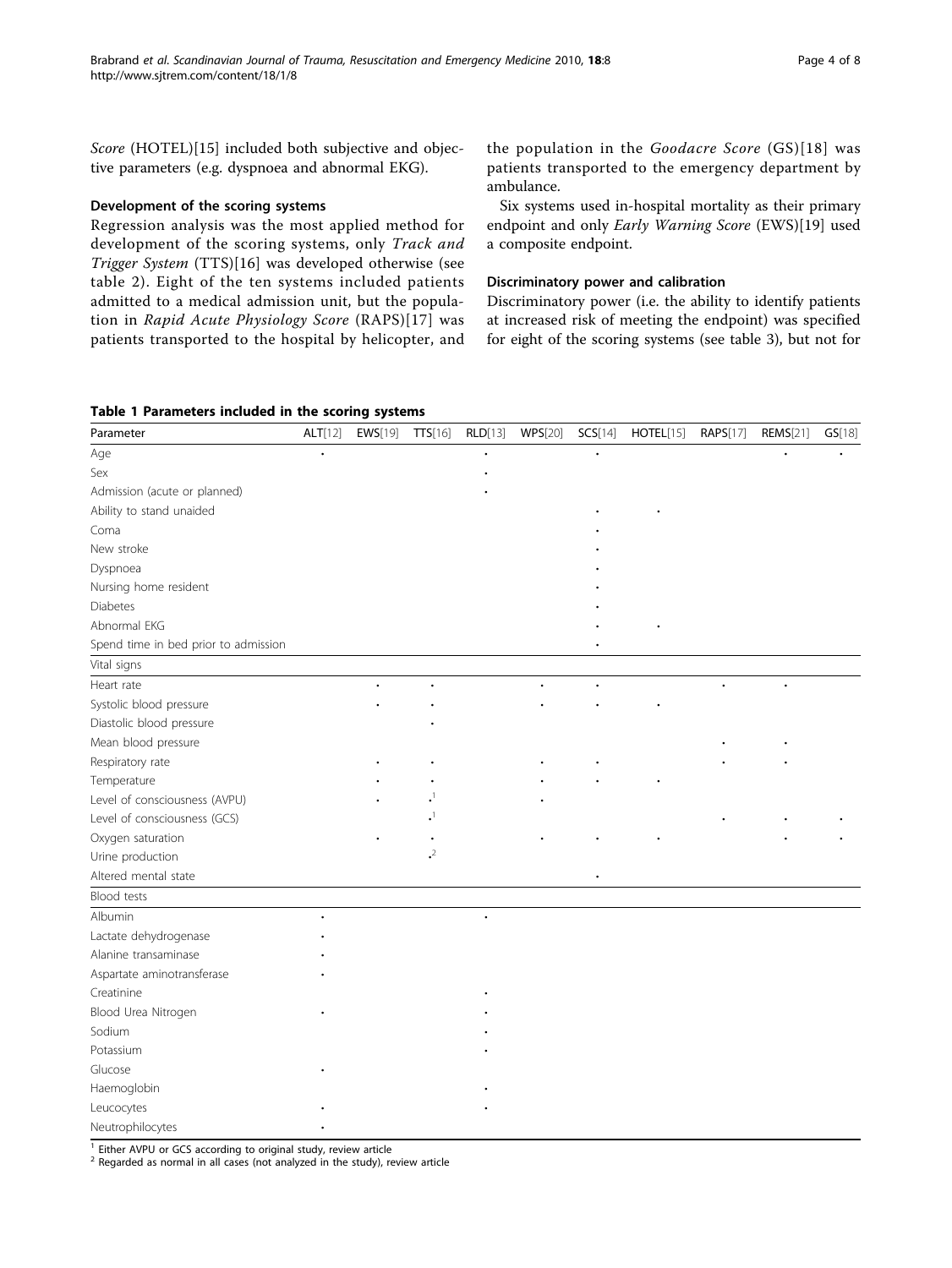### <span id="page-4-0"></span>Table 2 Development data from the studies

| Scoring<br>System      | Population                                                                     | <b>Exclusion criteria</b>                                                                                                                                          | Endpoint(s)                                                                      | Number of<br>endpoints<br>met                   | Sex             | <b>Statistic</b><br>method             | Potential<br>maximum<br>population<br>(before<br>exclusion) | Sample-size<br>(% of<br>potential<br>maximum<br>population) | Number of<br>parameters<br>analyzed |
|------------------------|--------------------------------------------------------------------------------|--------------------------------------------------------------------------------------------------------------------------------------------------------------------|----------------------------------------------------------------------------------|-------------------------------------------------|-----------------|----------------------------------------|-------------------------------------------------------------|-------------------------------------------------------------|-------------------------------------|
| <b>REMS[21]</b>        | Patients<br>admitted to<br>a non-<br>surgical<br>emergency<br>department       | Cardiac arrest with<br>unsuccessful<br>resuscitation, more<br>than one vital sign<br>missing                                                                       | In-hospital<br>mortality                                                         | 285 (2.4%)                                      | 51.6%<br>female | Multivariate<br>regression<br>analysis | 12,006                                                      | 11,751<br>(97.9%)                                           | 8                                   |
| RAPS[17]               | Patients<br>transported<br>to a<br>university<br>hospital by<br>helicopter     | Age younger than 11<br>years, missing values                                                                                                                       | 24 hours<br>mortality                                                            | 36 (12.7%)                                      | <b>NS</b>       | Multivariate<br>regression<br>analysis | 283                                                         | 283 (100%)                                                  | $\overline{4}$                      |
| GS[18]                 | Patients<br>transported<br>to an<br>emergency<br>department<br>by<br>ambulance | Trauma, psychiatric<br>disease, dead on<br>arrival, discharged<br>from the ED, outcome<br>not available at follow-<br>up, not admitted due<br>to specified disease | In-hospital<br>mortality                                                         | 711 (12.7%)                                     | 42.3%<br>female | Regression<br>analysis                 | 17,950                                                      | 5,583 (31.1%)                                               | 3 <sup>1</sup>                      |
| <b>HOTEL</b><br>$[15]$ | Patients<br>admitted to<br>a medical<br>admission<br>unit                      | Age younger than 14,<br>$death < 15$ minutes<br>from arrival, missing<br>values                                                                                    | Death<br>within 15<br>minutes to<br>24 hours<br>after arrival                    | $\overline{59^2}$ (0.6%)                        | <b>NS</b>       | Logistic<br>regression                 | 11,124                                                      | $10,290^3$<br>(92.5%)                                       | 11                                  |
| SCS[14]                | Patients<br>admitted to<br>a medical<br>admission<br>unit                      | Age younger than 14                                                                                                                                                | 30 days<br>mortality                                                             | 316 (4.7%)                                      | 47.5%<br>female | Logistic<br>regression                 | 11.124                                                      | 9,964 <sup>4</sup><br>$(89.6\%)$                            | 29                                  |
| <b>WPS[20]</b>         | Patients<br>admitted to<br>an<br>emergency<br>care unit                        | None                                                                                                                                                               | In-hospital<br>mortality                                                         | 270 (8.5%)                                      | 52%<br>female   | Logistic<br>regression                 | 4,384                                                       | 3,184 (72.6%)                                               | 6                                   |
| <b>RLD[13]</b>         | Patients<br>discharged<br>from medical<br>department                           | Age below 16 at<br>admission                                                                                                                                       | In-hospital<br>mortality                                                         | NS <sup>5</sup>                                 | NS.             | Logistic<br>regression                 | 17,417                                                      | 16,7377 <sup>6</sup><br>$(96.1\%)$                          | $\overline{7}$                      |
| TTS[16]                | Patients<br>admitted to<br>a medical<br>admission<br>unit                      | Age below 16,<br>admission directly to<br>the ICU                                                                                                                  | In-hospital<br>mortality                                                         | 835 (8.4%)                                      | 52.3%<br>female | Comparison<br>using AUROC              | 10,051                                                      | 9,987 (99.4%)                                               | $8^7$                               |
| EWS[19]                | Patients<br>admitted to<br>a medical<br>admission<br>unit                      | None                                                                                                                                                               | In-hospital<br>mortality,<br>length of<br>stay,<br>admission<br>to ICU or<br>CCU | 29<br>combined<br>$(12.8\%)$ , 8<br>dead (3.5%) | 48.5%<br>female | Logistic<br>regression                 | 225                                                         | 225 (100%)                                                  | 6                                   |
| ALT[12]                | Patients in a<br>medical<br>emergency<br>department                            | No blood test drawn                                                                                                                                                | Mortality<br>while<br>admitted to<br>a medical<br>department                     | 573 (5.6%)                                      | 48.6%<br>female | Logistic<br>regression                 | 23,397                                                      | 10,308<br>$(44.1\%)$                                        | 27                                  |

NS = not specified

<sup>1</sup> saturation only available for 51.4% of the patients

 $240$  in the development cohort

 $3$  sample-size divided for validation purposes, 6,947 used for development <sup>4</sup> sample-size divided for validation purposes, 6,736 used for development

<sup>5</sup> only specified for validation cohorts

<sup>6</sup> sample-size divided for validation purposes, 9,497 used for development

<sup>7</sup> either AVPU or GCS. Urine production was set to normal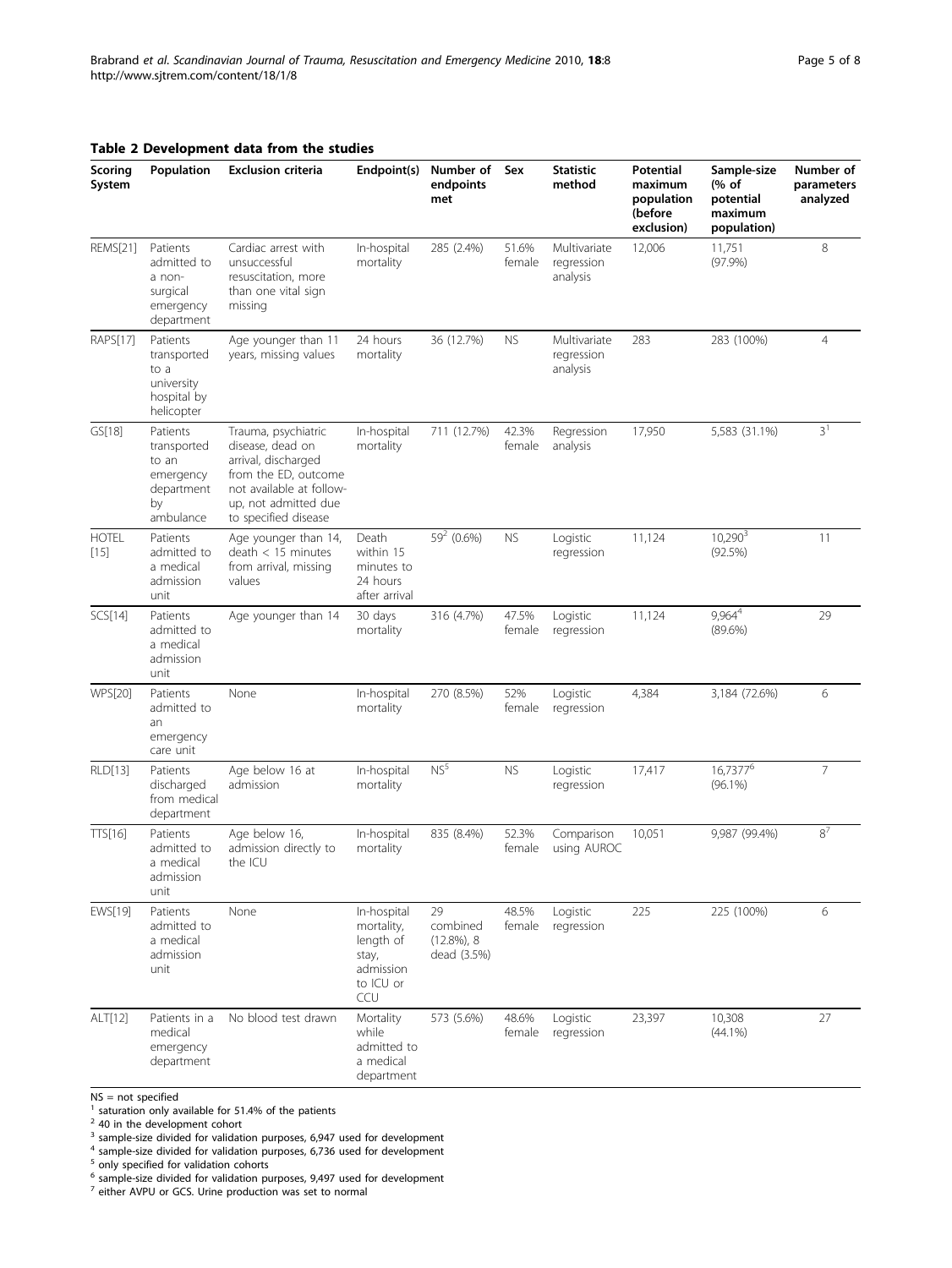<span id="page-5-0"></span>RAPS and RLD. It was above 0.8 in five of these, but in Worthing Physiological Scoring System (WPS)[\[20](#page-7-0)] is was 0.74 and in TTS 0.657-0.782.

The calibration (i.e. agreement between the predicted and the observed outcome in the model) was only specified for four scoring systems. In The Rapid Emergency Medicine Score (REMS) [[21\]](#page-7-0) it was calculated using the Chi-square test and was found to be poor, but not further specified.

In none of the studies impact analysis or inter-observer reliability were analyzed.

#### Evidence level

The TTS and EWS reached evidence level two according to McGinn et al. The GS only reached level four whereas the other systems all reached level three. None of the systems thus reached level one.

#### **Discussion**

We identified ten different scoring systems assessing the risk of in-hospital mortality or admission to an ICU in acutely admitted patients. None of these systems complied with the criteria for the highest levels of scientific evidence, but all seemed somewhat scientifically sound and could perhaps be used in a MAU. Most of the scoring systems use primarily vital signs as variables in the attempt to stratify the patients. The SCS and HOTEL scores use some subjective data (e.g. dyspnoea). The ALT and RLD use biochemical analyses and therefore cannot be calculated on presentation of the patient but have to await the analyses of blood tests. Data for calculating the other eight scores are easily obtained at

presentation (except perhaps the EKG needed for calculation of SCS and HOTEL) and the score can be calculated at this early point in time. The WPS, EWS, TTS, SCS, GS, REMS and RAPS use an aggregate weighted score where increasing abnormality in the variables results in an increased score (e.g. respiratory rate  $\leq 19$ scores 0, 20-21 scores 1 and  $\geq$  22 scores 2). The RLD and ALT uses a mathematical formula to calculate the risk (e.g. -10.192 + (-0.013 \* gender) + (5.717 \* mode of admission) + (0.018 \* urea) etc.). The HOTEL score simply adds one point to each of the criteria that are outside the defined interval (e.g. systolic blood pressure  $< 100$ ).

The ability of the scoring system to separate the patients with increased risk for meeting the specified outcome (e.g. mortality) is determined by the discriminatory power. The RAPS, RLD and EWS however, do not present this in their article. As for the other seven scoring systems all have an AUROC above 0.657, indicating at least a fair discriminatory power. Both the HOTEL score and the SCS reach impressive AUROC's during both development and validation.

Calibration, i.e. the agreement between the predicted and the observed outcome across all patients stratified into subgroups, was not reported systematically. In fact, only four articles (REMS, HOTEL, WPS and partly ALT) presented data on this subject. In REMS the calibration was poor, but it was reported as satisfactory to good in the other studies.

A developed scoring system can only be used if it has been validated (i.e. applied to a new cohort of patients). Otherwise, the discriminatory power and calibration can

| <b>Scoring</b><br>system | Level of<br>evidence <sup>1</sup> | Validated in a new<br>population at same site<br>as developed | Validated in a new<br>population at an<br>external location | Discrimination (ability to<br>identify patients at risk),<br><b>AUROC</b> | <b>Calibration (agreement between)</b><br>predicted and observed risk),<br>Chi-square |
|--------------------------|-----------------------------------|---------------------------------------------------------------|-------------------------------------------------------------|---------------------------------------------------------------------------|---------------------------------------------------------------------------------------|
| <b>REMS[21]</b>          | 3                                 | ٠                                                             | ٠                                                           | $0.852 (+/- 0.014)$                                                       | 487.3 ( $p < 0.0001$ )                                                                |
| RAPS[17]                 | 3                                 |                                                               |                                                             | <b>NS</b>                                                                 | <b>NS</b>                                                                             |
| GS[18]                   | 4                                 |                                                               | $\overline{\phantom{a}}$                                    | 0.81 (95% CI: 0.78-0.84)                                                  | <b>NS</b>                                                                             |
| <b>HOTEL</b><br>$[15]$   | 3                                 | ٠                                                             |                                                             | 0.865 (0.793-0.937)<br>Validation: 0.854 (0.746-<br>0.962)                | 1.49 ( $p = 0.83$ )                                                                   |
| SCS[14]                  | 3                                 | ٠                                                             |                                                             | 0.858 (SE 0.009)<br>Validation: 0.856 (SE 0.013)                          | <b>NS</b>                                                                             |
| WPS[20]                  | 3                                 | $\bullet$                                                     |                                                             | $0.74(0.74-0.77)$                                                         | $p = 0.119$                                                                           |
| <b>RLD[13]</b>           | 3                                 | $\bullet$                                                     |                                                             | $\mathcal{P}$                                                             | $\mathcal{D}$                                                                         |
| <b>TTS[16]</b>           | $\mathcal{P}$                     | $\bullet$                                                     | $^{3}$                                                      | 0.657-0.782                                                               | NS.                                                                                   |
| EWS[19]                  | 2                                 | $\bullet$                                                     |                                                             | $0.68$ $(0.65 - 0.71)$                                                    | <b>NS</b>                                                                             |
| ALT[12]                  | 3                                 | $\bullet$                                                     |                                                             | 0.904                                                                     | $\overline{4}$                                                                        |

Table 3 Evidence level and validation of scoring systems to predict in-patient mortality in the medical admission unit

NS = not specified

according to McGinn et al[\[8\]](#page-7-0)

<sup>2</sup> only specified for validation cohorts

several publications validate TTS

<sup>4</sup> mentioned to be good, but not specified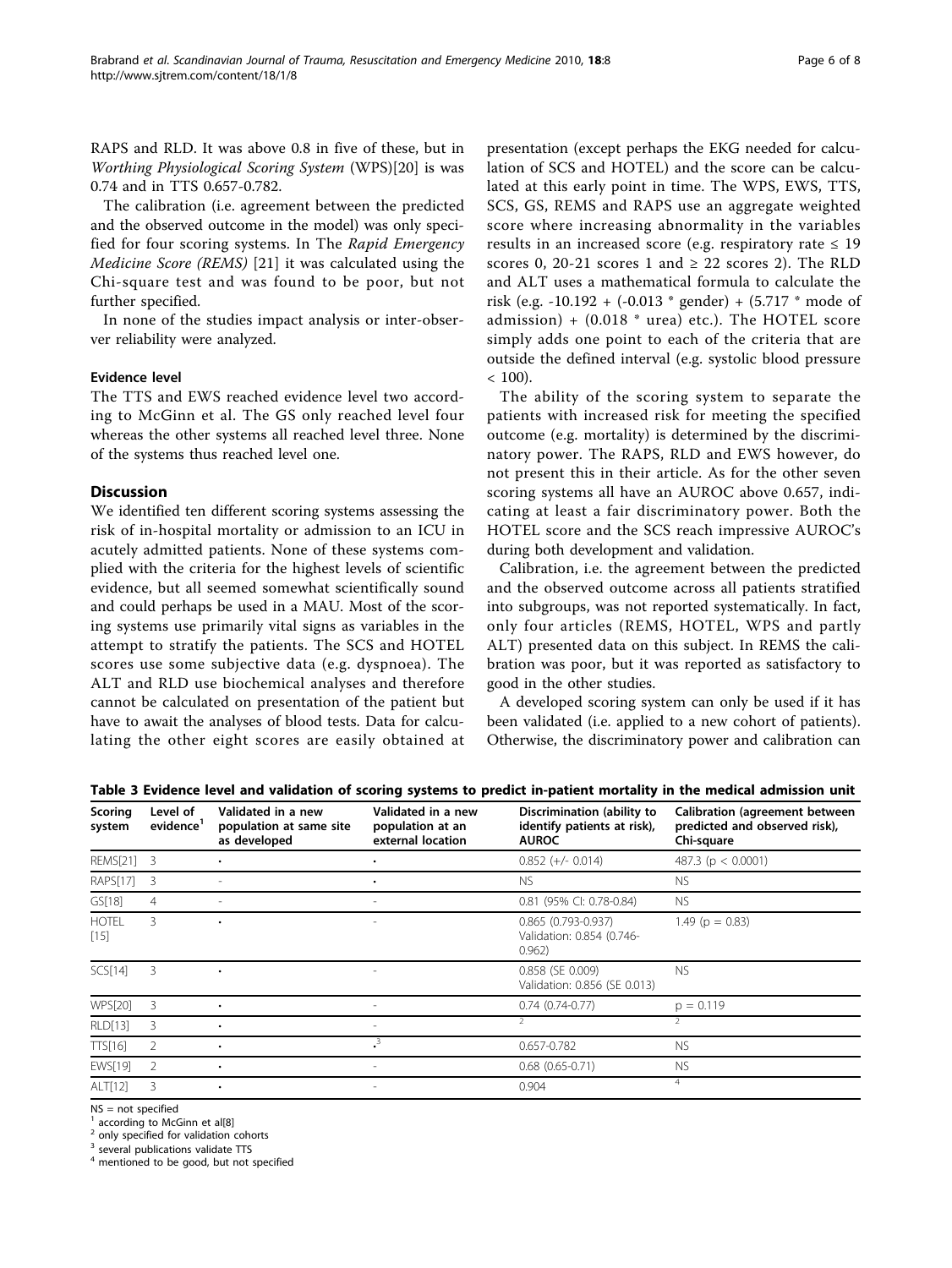<span id="page-6-0"></span>be falsely elevated. There are several ways to validate a scoring system, but an external validation (i.e. at another location than were the system was developed) in a separate cohort is preferable. However, only three of the systems were validated externally (REMS, RAPS and TTS) and one scoring system was not even validated locally (GS). As described by McGinn et al[[8\]](#page-7-0) scoring systems can be categorized into levels of evidence according to their method of validation. The scoring systems in this study to reach the highest levels of evidence (level 2) were "Track and Trigger" systems, also used in activation of medical emergency teams. All other systems reached level 3 except the GS which only reached level 4 as it is not validated but only derived.

Most of the parameters used to calculate the scores are straight-forward, and the calculation does not seem complicated, perhaps with the exception of RLD and ALT which use a complicated formula derived from regression analyses. However, as none of the systems presents reliability data, it is unknown which level of inter-observer reliability is reached. In some of the scoring systems, a few parameters bear a risk of increased inter-observer variability, e.g. if the patients have dyspnoea (SCS), is able to stand unaided (SCS and HOTEL) and perhaps respiratory rate (EWS, TTS, WPS, SCS, RAPS and REMS).

But the main question is if we have any use for scoring systems in today's world of medicine. One thing is that scoring systems are capable of predicting mortality and ICU admissions, but does this have any clinical importance? Indeed one could argue that scoring systems bring little extra information to the clinical judgment made by all doctors on their first encounter with a patient. An example of this was the SUPPORT trial that showed that providing the physicians with objective outcome predictions, did not significantly change physician's attitudes and behavior[[22,23\]](#page-7-0) when treating their patients. In order to clarify this, we need studies comparing clinical assessment of patients with the combined effect of clinical assessment and the use of scoring systems. This has rarely been done in the Emergency Department, but we know from the critical care environment that physicians are good at prediction of mortality in patients by use of their clinical assessment, but that the use of scoring systems can support their judgment[1,[24-26\]](#page-7-0). But even if it is eventually proven that scoring systems improve assessment of mortality, one could argue that the introduction of the scoring system itself forces the clinician to reflect on the risk of the patient, and that this carries all of the effect. However, the use of scoring systems will perhaps be able to identify patients at risk that might be overlooked by the medical staff and thereby improve their treatment, and this alone could justify their existence.

But most scoring systems are developed for use on groups of patients and not on an individual level. However, this fact is often overlooked by our inexperienced colleagues and the score is applied directly to the patient. This runs the risk of misclassifying the patient and thus directing therapy in, perhaps, a wrong direction. As none of the scoring systems presented in this paper have had an impact analysis performed, we do not know if their implementation will affect clinical therapy. If we are to use scoring systems as routine part of our clinical work, much more research is needed. As a result of this, we, at the moment, cannot use any of these systems on an individual level.

#### Conclusion

When assessing acutely admitted medical patients as a young and inexperienced doctor, the use of scoring systems can help identifying patients at risk. We have identified ten different systems, most of which rely on vital signs in prognosticating the patients.

None of the systems identified reached the highest level of evidence as defined by McGinn et al[[8\]](#page-7-0). However, both the HOTEL score and the SCS were impressive in both discriminatory power and calibration. The REMS showed an acceptable discriminatory power but poor calibration. As for calculation, the ALT and RLD may prove difficult to use, especially compared to the other scoring systems.

None of the scoring systems presented in this article are perfect and all have their weaknesses. As such, more research is needed (especially external validation and impact analyses) before the use of scoring systems can be fully implemented to the risk assessment of acutely admitted medical patients.

#### Author details

<sup>1</sup>Department of Medicine, Sydvestjysk Sygehus, Esbjerg, Denmark 2 Department of Anesthesiology, Sygehus Lillebælt, Kolding, Denmark. <sup>3</sup>Department of Clinical Pharmacology, Odense University Hospital, Denmark

#### Authors' contributions

NGC and MB conducted the search for relevant articles. LF and MB extracted data from the articles. All authors participated in drafting, revising and finally approved the article.

#### Competing interests

The authors declare that they have no competing interests.

#### Received: 27 October 2009 Accepted: 11 February 2010 Published: 11 February 2010

#### References

- McClish DK, Powell SH: [How well can physicians estimate mortality in a](http://www.ncbi.nlm.nih.gov/pubmed/2747449?dopt=Abstract) [medical intensive care unit?.](http://www.ncbi.nlm.nih.gov/pubmed/2747449?dopt=Abstract) Med Decis Making 1989, 9:125-132.
- 2. Knaus WA, Draper EA, Wagner DP, Zimmerman JE: [APACHE II: a severity of](http://www.ncbi.nlm.nih.gov/pubmed/3928249?dopt=Abstract) [disease classification system.](http://www.ncbi.nlm.nih.gov/pubmed/3928249?dopt=Abstract) Crit Care Med 1985, 13:818-829.
- 3. Lemeshow S, Teres D, Klar J, Avrunin JS, Gehlbach SH, Rapoport J: [Mortality](http://www.ncbi.nlm.nih.gov/pubmed/8230626?dopt=Abstract) [Probability Models \(MPM II\) based on an international cohort of](http://www.ncbi.nlm.nih.gov/pubmed/8230626?dopt=Abstract) [intensive care unit patients.](http://www.ncbi.nlm.nih.gov/pubmed/8230626?dopt=Abstract) JAMA 1993, 270:2478-2486.